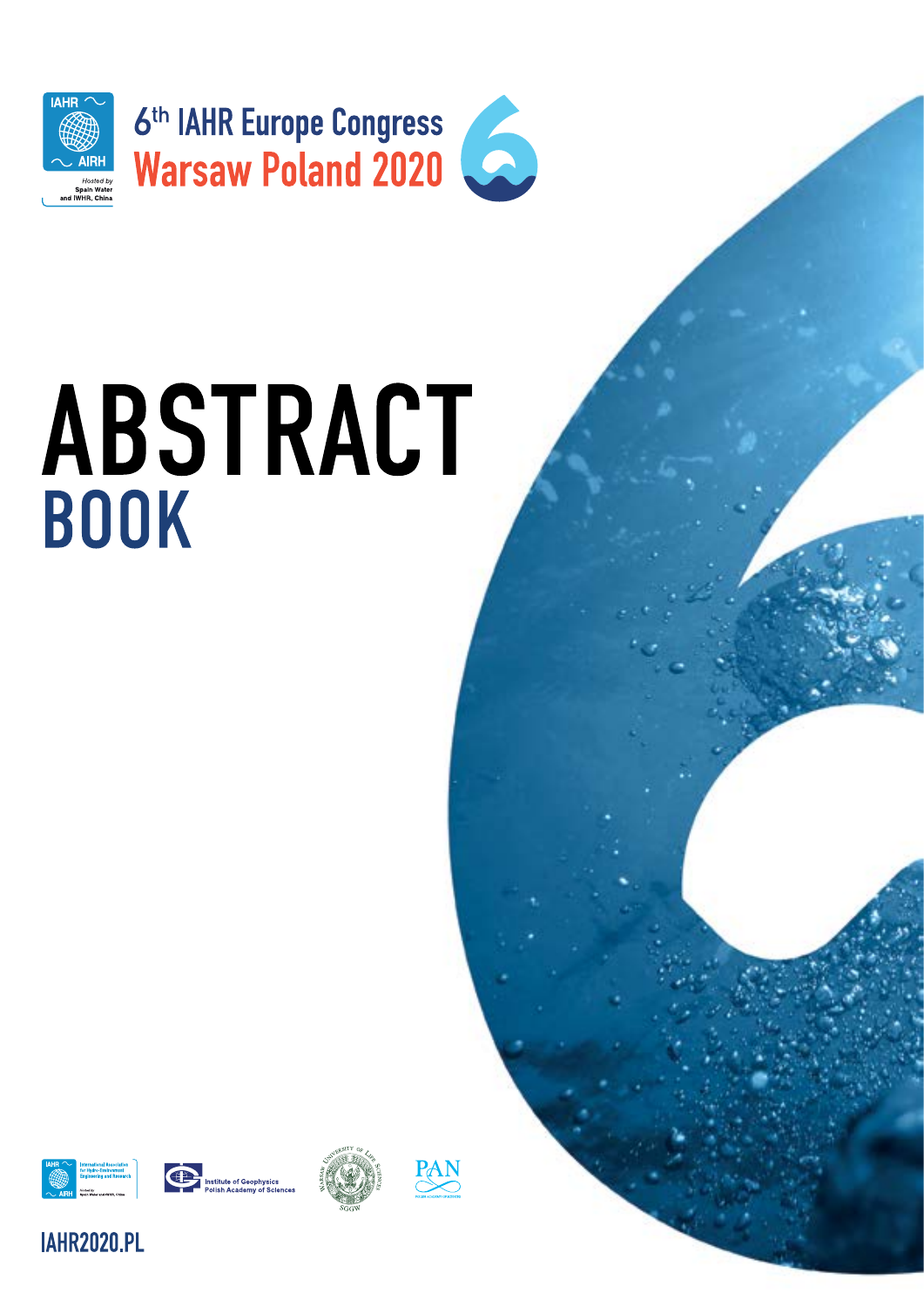

2 IAHR 2020 – ABSTRACT BOOK IN 2020 – ABSTRACT BOOK IN 2020 – ABSTRACT BOOK IN 2020 – ABSTRACT BOOK IN 2020 –

Editor-in-Chief PhD Eng. Monika Kalinowska Editorial Board Prof. Paweł Rowiński Prof. Tomasz Okruszko

ISBN 978-83-66847-01-9

PhD Michael Nones

PAN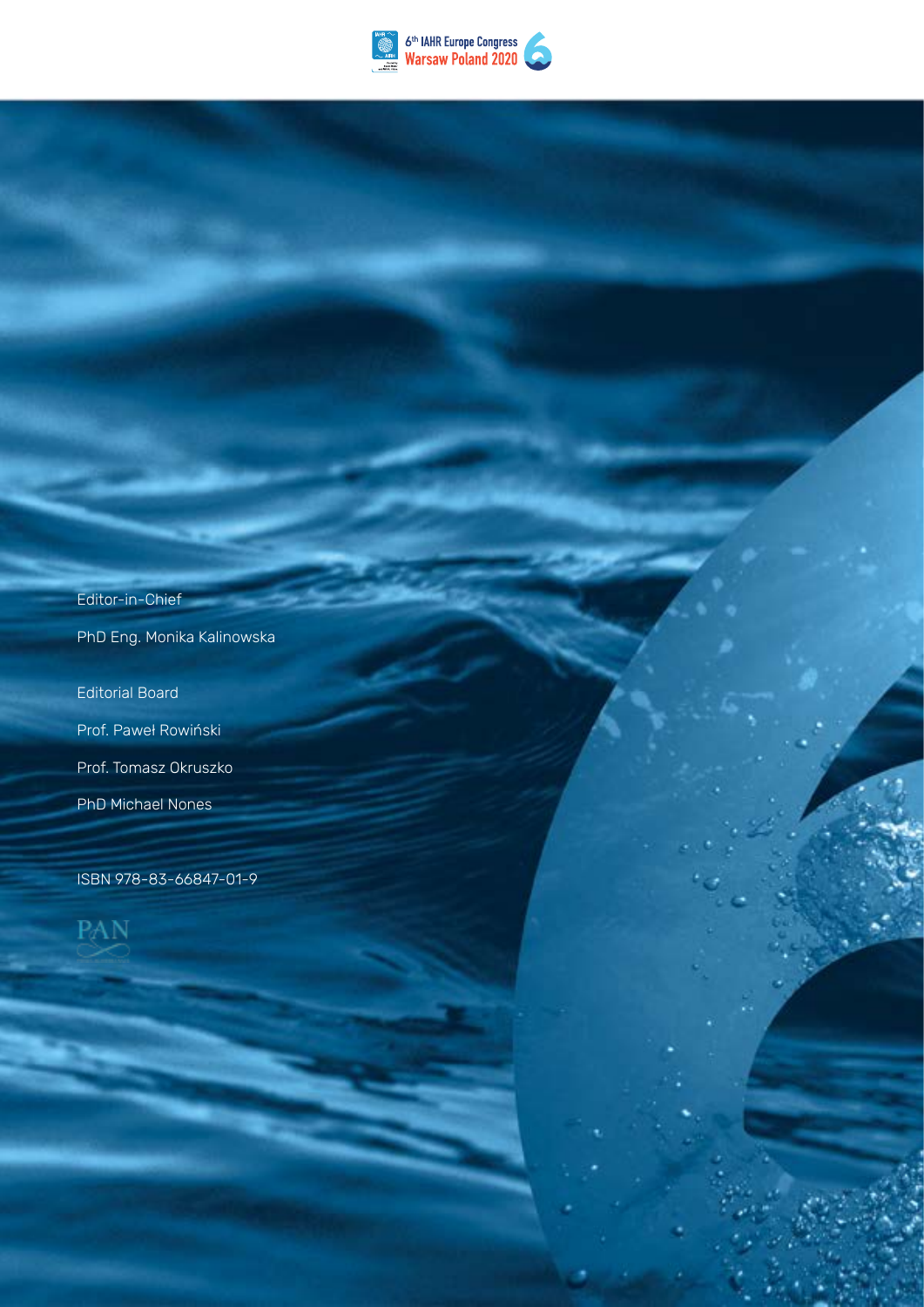

 $6<sup>th</sup>$  IAHR Europe Congress, June  $30<sup>th</sup>$  – July  $2<sup>nd</sup>$ , 2020, Warsaw, Poland

### **Representation of a source of plastic debris as a convolution of two functions of random variables**

Andrei SOKOLOV<sup>1,2</sup>, Boris CHUBARENKO<sup>1</sup>

<sup>1</sup> Shirshov Institute of Oceanology, Russian Academy of Sciences (AB IO RAS), Russia <sup>2</sup> Immanuel Kant Baltic Federal University, Russia email: tengritag@gmail.com (for author 1), chuboris@mail.ru (for author 2)

#### ABSTRACT

Geosynthetic debris from coastal protection structures (primary sources) are spread along the shore and becomes an extended secondary sources. The method of parametrization of such a source on the basis of field screening survey is proposed using convolution of two functions of random variables.

#### **1. Introduction**

Hard coastal protection structures on the northern shore of the Sambian Peninsula (South-Eastern Baltic, Fig. 1a) are the sources of geosynthetic debris (Esiukova et al., 2018). Field surveys made in 2018 and 2019 showed that coastal line is polluted by fragments of plastic coating of the wire used for gabions, fragments of geo cells, geocomposites from geomats, plastic big bags. Very often there is a possibility to identify the source of the type of geosynthetic debris. These are walls, promenades, and gabions walls with a length of about several hundred meters located at different coastal segments. How to describe the sources of geosynthetic fragments in the numerical simulations of the alongshore transport?

#### **2. Field data collection**

The fragments of geosynthetic materials were collected at the shore during field surveys made in 2018 and 2019 along with 175 km shoreline within Kaliningrad Oblast, Russia. Their numbers were agreagted for coastal segments of a length of 500 m (Fig. 1b, bars).

#### **3. The expected statistical distribution of plastic debris along the coast**

The evolution of the plastic elements of shore protection structures can be imagined as follows. If the storm causes a sufficiently strong surge and the waves reach the base of the structure, some of the plastic elements in the structure are destroyed and "primary" point sources of plastic debris appear. Since the location of coastal protection structures is known, the location of the "primary" sources is quite certain. Then macro- and microfragments of plastic are transported by waves and currents along the shore, and at the end of the storm some of them settle down to the beach, forming "secondary" sources of plastic debris. Places of settling of pieces and, therefore, the location of "secondary" sources, are obviously random and depend on the direction of the wind, the configuration and morphology of the coast, the field of waves and currents.

In the case of coastal homogeneity, the equal probability of the direction and magnitude of storm winds and the absence of dominant coastal transport, it can be assumed that the distribution of plastic debris along the coast is normal with a maximum in the region of the "primary" source. If  $x = 0$  corresponds to the location of the "primary" source, the probability density function can be written as follows (Eq. 1):

$$
p_1(x,\sigma) = \frac{1}{\sigma\sqrt{2\pi}}e^{-\frac{x^2}{2\sigma^2}},
$$
\n(1)

where,  $x$  – alongshore coordinate [m],  $\sigma$  – standard deviation [m].

If a dominant alongshore transport is present, for example, due to the different probability of storm winds from different directions, we should expect a skewed distribution of fragments of debris along the coast in the direction of the dominant transport. It can be assumed that the probability of re-deposition of plastic fragments on the beach decreases exponentially with distance from the "primary" source and can be described by the exponential distribution (Eq. 2):